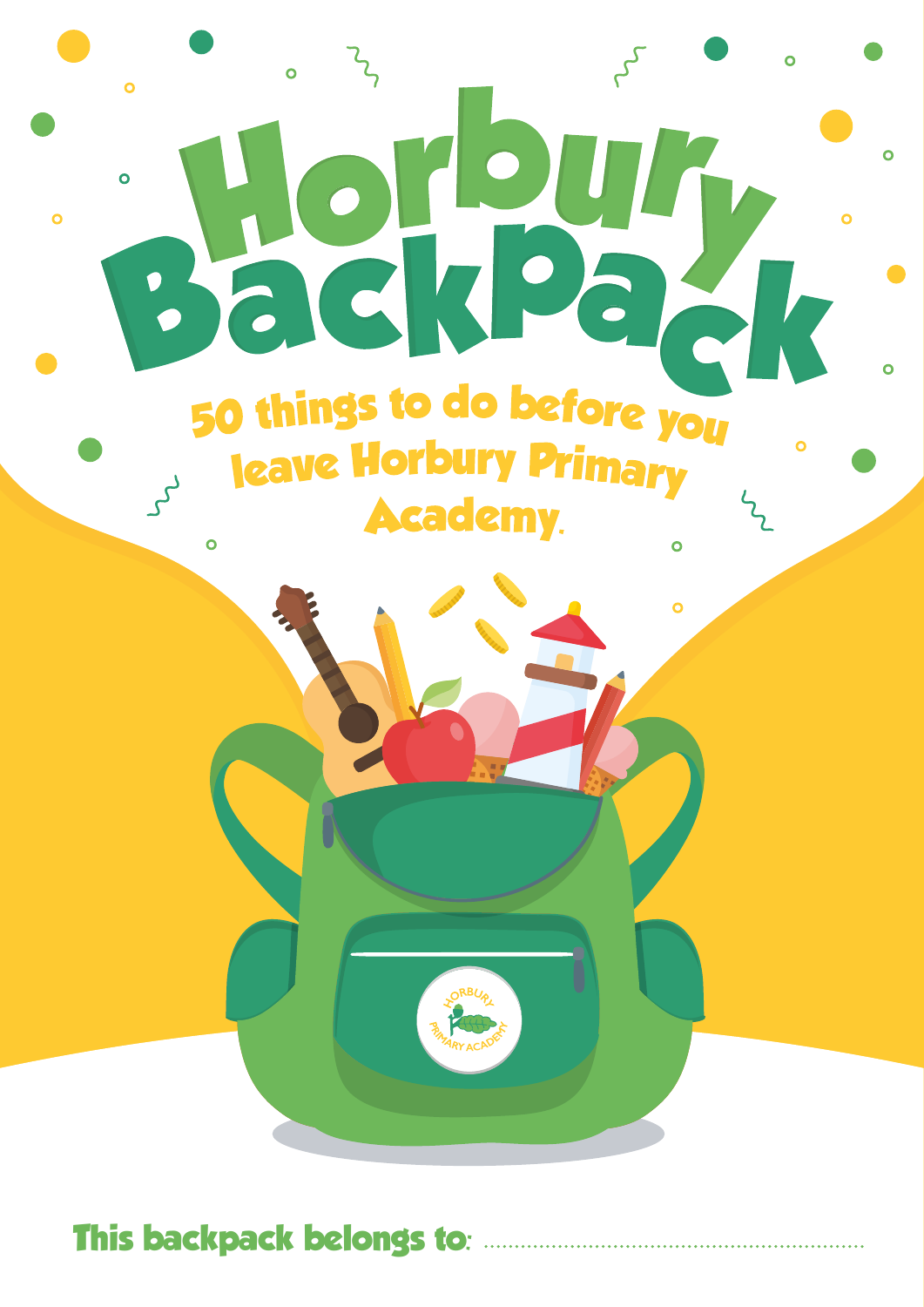![](_page_1_Figure_0.jpeg)

![](_page_1_Figure_1.jpeg)

![](_page_1_Figure_2.jpeg)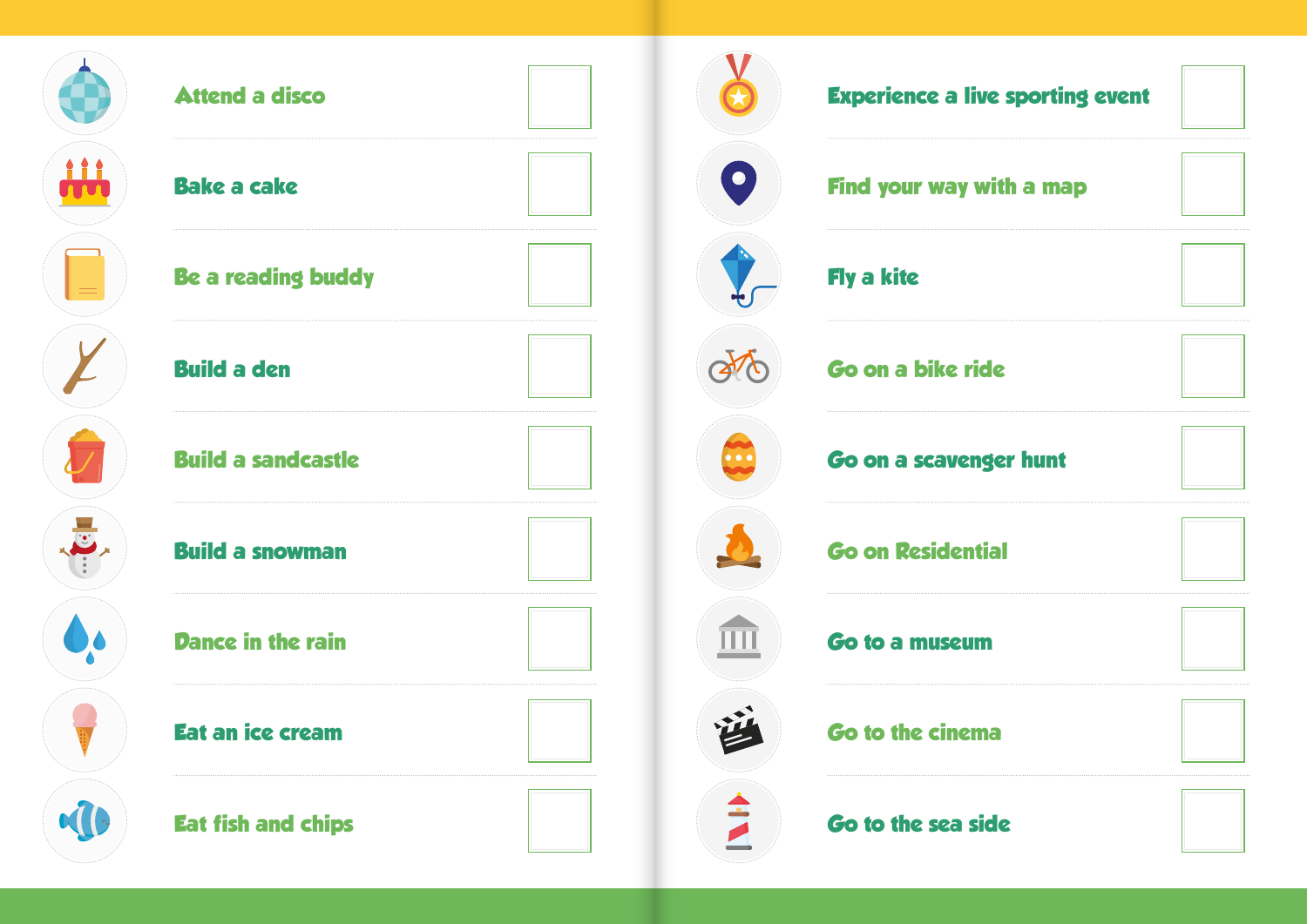![](_page_2_Figure_0.jpeg)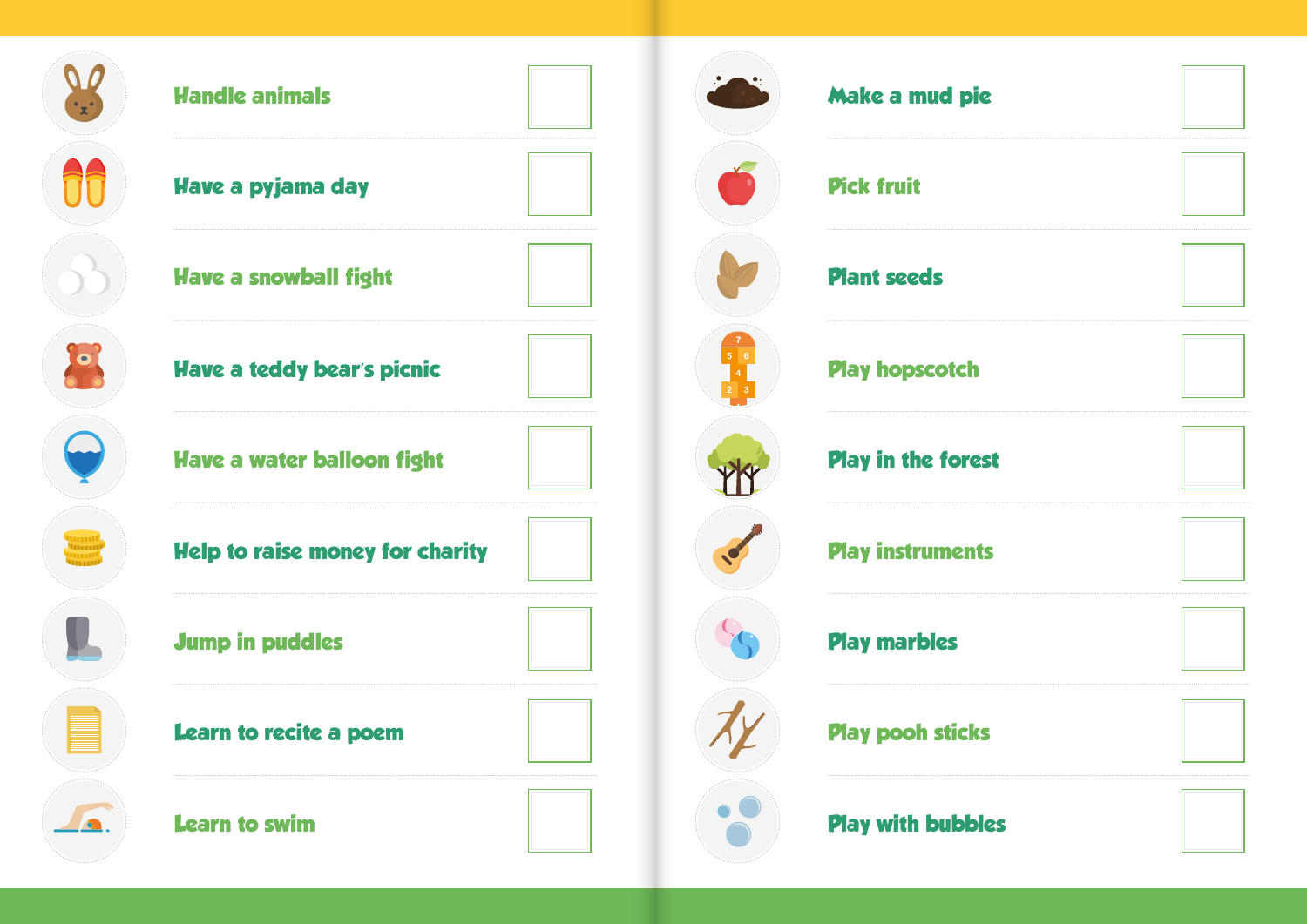![](_page_3_Figure_0.jpeg)

![](_page_3_Figure_1.jpeg)

![](_page_3_Figure_2.jpeg)

![](_page_3_Figure_3.jpeg)